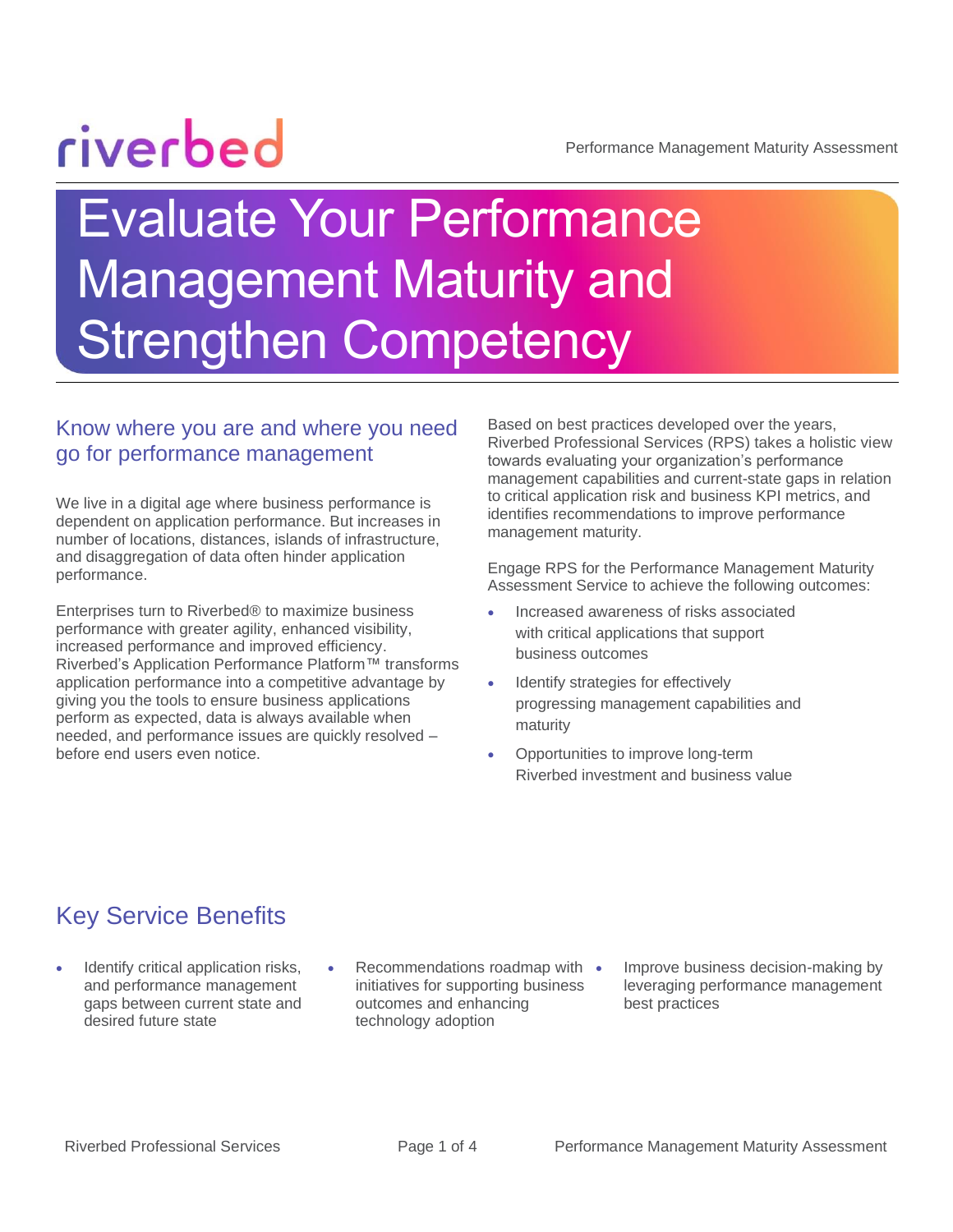#### Service Overview

RPS leverages proven, repeatable implementation methodologies to ensure consistent and positive outcomes. The Performance Management Maturity Assessment Service is delivered through the following phases:

#### Phase 1: Plan

#### Phase 2: **Collect**

Lay the foundation for a successful engagement by reviewing requirements and collecting information pertaining to the environment to serve data collection and analysis needs.

Leverage a workshopbased format for data collection with key stakeholders and crossfunctional team representation to perform analysis.

#### Phase 3: Analyze

Interactively consume and analyze the data collected extracting information to identify key findings based on engagement objectives.

#### Phase 4: Report

Create and deliver the final report, detailing the findings and recommendations to help achieve desired outcomes.

#### Performance Management Maturity Assessment Service

To provide for effective customer collaboration, all phases of the Performance Management Maturity Assessment Service are delivered onsite by Riverbed Performance Consultants at the customer's primary place of business except for Phase 1 (Plan), which is delivered remotely. The service utilizes a consultative approach and practical framework to develop a realistic plan to move up the performance management maturity model. This plan is based on an assessment of current state and desired future state, a gap analysis of people, process and technology, and expert recommendations to close identified gaps.

The following table identifies the service features included in each phase of the Performance Management Maturity Assessment Service. Service features identified in the table below are further described in the Service Feature Definitions section of this document.

| <b>Service Phase</b> | <b>Service Feature</b>                                | <b>Standard</b> |
|----------------------|-------------------------------------------------------|-----------------|
| Phase 1: Plan        | <b>Assessment Planning</b>                            | ✓               |
| Phase 2: Collect     | Organizational Landscape                              | ✓               |
|                      | <b>Cross-Functional Team Workshop</b>                 | ✓               |
|                      | <b>Critical Application and KPI Metrics Inventory</b> | ✓               |
| Phase 3: Analyze     | <b>Critical Application Risk Analysis</b>             |                 |
|                      | <b>Business KPI Metrics Analysis</b>                  |                 |
|                      | <b>Riverbed Technology Adoption</b>                   | ✓               |
|                      | Performance Management Capability Analysis            | ✓               |
|                      | Performance Management Gap Analysis                   | ✓               |
| Phase 4: Report      | Performance Management Best Practice Guidance         | $\checkmark$    |
|                      | <b>Executive Briefing Report</b>                      | $\checkmark$    |
|                      | Recommendations Roadmap                               | $\checkmark$    |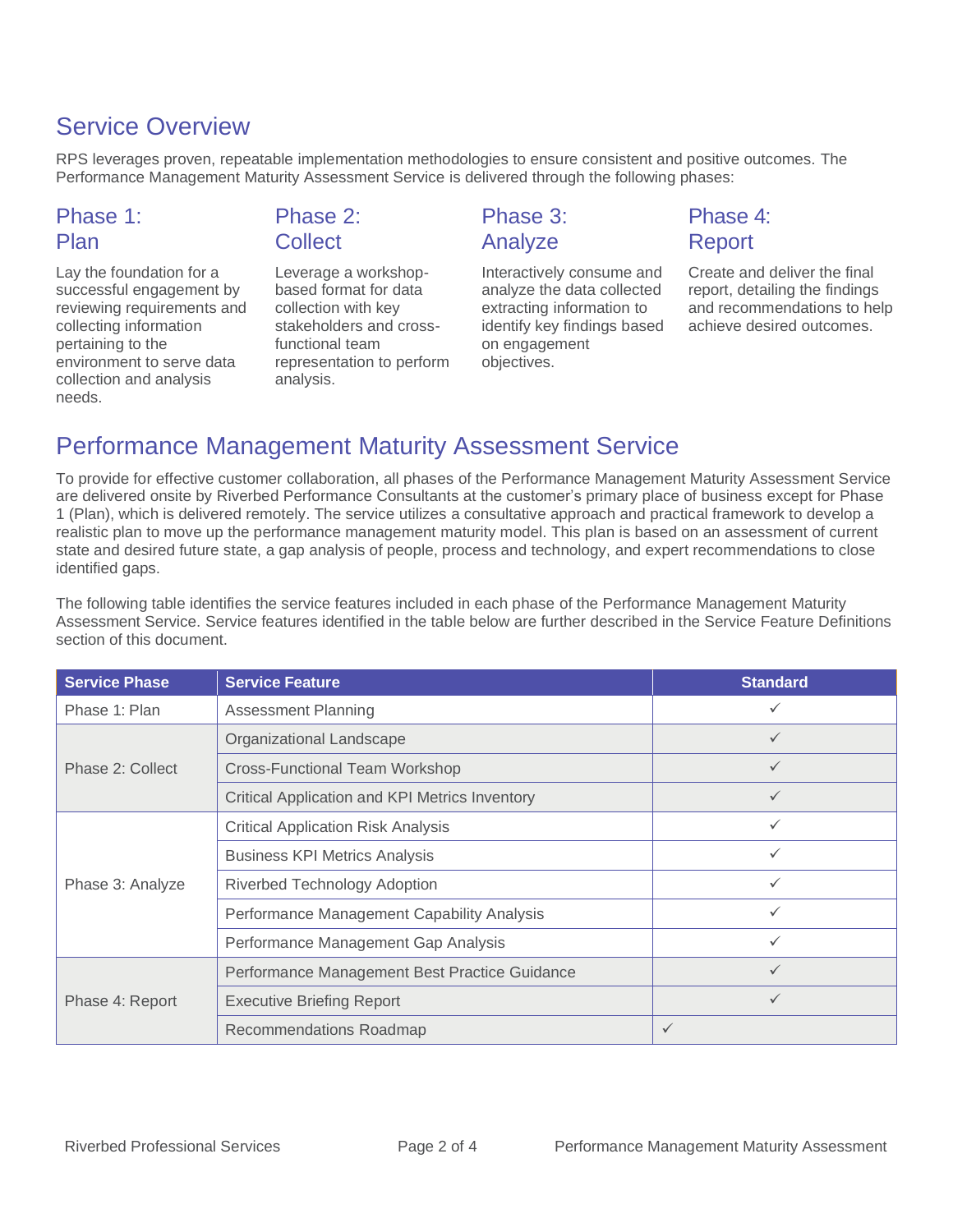To provide best service outcomes, strong customer participation is highly recommended. Participation should consist of primary business and technical stakeholders in customer's lines of business, application, infrastructure, network, and service desk departments who are ideally management, senior engineers, architects, and developers responsible for service delivery, application performance management, network performance management, and end-user experience monitoring.

#### Service Feature Definitions

| <b>Service Feature</b>                                            | <b>Definition</b>                                                                                                                                                                                                                                                                                                                                                                                                                                                                                                                                                    |  |
|-------------------------------------------------------------------|----------------------------------------------------------------------------------------------------------------------------------------------------------------------------------------------------------------------------------------------------------------------------------------------------------------------------------------------------------------------------------------------------------------------------------------------------------------------------------------------------------------------------------------------------------------------|--|
| <b>Assessment Planning</b>                                        | Review business and technical requirements, and plan high-level activities required to<br>accomplish the service. Includes preliminary IT architecture and current Riverbed<br>deployment discussion.                                                                                                                                                                                                                                                                                                                                                                |  |
| Organizational<br>Landscape                                       | Understand the customer's organizational landscape, including senior management<br>structure, lines of communication, assignment of responsibilities and coordination of team<br>activities, targeted at identifying appropriate performance management best practice<br>recommendations.                                                                                                                                                                                                                                                                            |  |
| <b>Cross-Functional Team</b><br>Workshop                          | One onsite workshop session of up to 2 hours per team for up to 3 teams. The workshop<br>includes understanding each team's capabilities based on a performance management<br>maturity model with insights into team's KPI metrics for measuring business outcomes and<br>critical applications. It is recommended that customer's teams include cross-functional<br>representatives, such as primary business and technical stakeholders in lines of business,<br>application, infrastructure, network, and service desk departments to provide a holistic<br>view. |  |
| <b>Critical Application and</b><br><b>KPI Metrics Inventory</b>   | Identify up to 10 key critical applications for evaluating risk analysis and visibility into<br>business KPI metrics, focused on quantifying the business value.                                                                                                                                                                                                                                                                                                                                                                                                     |  |
| <b>Critical Application Risk</b><br>Analysis                      | Analyze, in collaboration with the customer, the business risks for the critical applications<br>identified in the Critical Application and KPI Metrics Inventory based on the current state<br>performance management capabilities and gaps.                                                                                                                                                                                                                                                                                                                        |  |
| <b>Business KPI Metrics</b><br>Analysis                           | Analyze the collected KPI metrics for desired business outcomes from the teams<br>participating in the Cross-Functional Team Workshop and the critical applications identified<br>in the Critical Application and KPI Metrics Inventory to assess performance management<br>capabilities and gaps, targeted at visibility monitoring, tracking, and reporting to the<br>business.                                                                                                                                                                                    |  |
| <b>Riverbed Technology</b><br>Adoption                            | Analyze the adoption of the currently deployed Riverbed products to evaluate areas of<br>improvement for enhancing value from the investment.                                                                                                                                                                                                                                                                                                                                                                                                                        |  |
| Performance<br><b>Management Capability</b><br>Analysis           | Analyze the current state performance management capabilities for the teams participating<br>in the Cross-Functional Team Workshop for supporting business outcomes utilizing IT<br>performance management.                                                                                                                                                                                                                                                                                                                                                          |  |
| Performance<br>Management Gap<br>Analysis                         | Analyze and highlight current state performance management gaps based on a maturity<br>model, focused on process, skills, people, governance, service management, tools and<br>KPIs.                                                                                                                                                                                                                                                                                                                                                                                 |  |
| Performance<br><b>Management Best</b><br><b>Practice Guidance</b> | Provide a guidance and knowledge transfer session of up to 3 hours on essential Riverbed<br>performance management best practices for effectively progressing along the maturity<br>model in the organization.                                                                                                                                                                                                                                                                                                                                                       |  |
| <b>Executive Briefing Report</b>                                  | Report on key areas of potential improvement and best practice recommendations,<br>including a maturity model progression comparing the current and desired future state<br>analysis.                                                                                                                                                                                                                                                                                                                                                                                |  |
| Recommendations<br>Roadmap                                        | Recommendations roadmap summary with a phased progression of recommended next<br>steps to reach the desired future state.                                                                                                                                                                                                                                                                                                                                                                                                                                            |  |